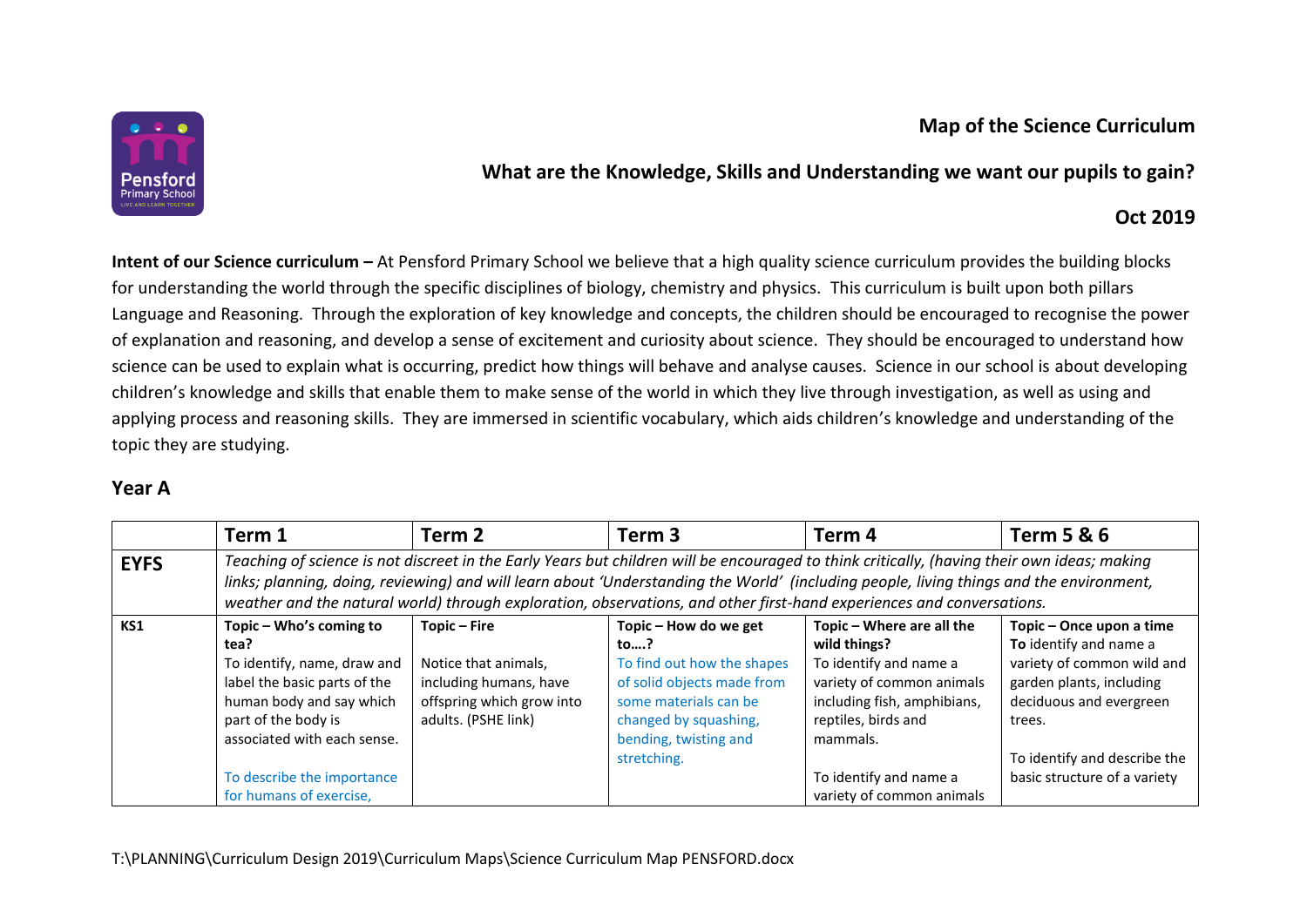|                  | eating the right amounts of  |                              | Be able to describe the         | that are carnivores,          | of common flowering          |
|------------------|------------------------------|------------------------------|---------------------------------|-------------------------------|------------------------------|
|                  | different types of food, and |                              | importance for humans of        | herbivores and omnivores.     | plants, including trees.     |
|                  | hygiene.                     |                              | exercise and hygiene. (PSHE     |                               |                              |
|                  |                              |                              | link)                           | Describe and compare the      | To observe and describe      |
|                  |                              |                              |                                 | structure of a variety of     | how seeds and bulbs grow     |
|                  |                              |                              |                                 | common animals (fish,         | into mature plants.          |
|                  |                              |                              |                                 | amphibians, reptiles, birds   |                              |
|                  |                              |                              |                                 | and mammals, including        | To find out and describe     |
|                  |                              |                              |                                 | pets)                         | how plants need water,       |
|                  |                              |                              |                                 |                               | light and a suitable         |
|                  |                              |                              |                                 | To describe how animals       | temperature to grow and      |
|                  |                              |                              |                                 | obtain their food from        | stay healthy.                |
|                  |                              |                              |                                 | plants and other animals,     | To explore and compare the   |
|                  |                              |                              |                                 | using the idea of a simple    | differences between things   |
|                  |                              |                              |                                 | food chain, and identify and  | that are living, dead, and   |
|                  |                              |                              |                                 | name different sources of     | things that have never been  |
|                  |                              |                              |                                 | food.                         | alive.                       |
|                  |                              |                              |                                 | To notice that animals,       | To identify and name a       |
|                  |                              |                              |                                 | including humans, have        | variety of plants.           |
|                  |                              |                              |                                 | offspring which grow into     |                              |
|                  |                              |                              |                                 | adults.                       | Find out about and describe  |
|                  |                              |                              |                                 |                               | the basic needs of animals,  |
|                  |                              |                              |                                 | To find out about and         | including humans, for        |
|                  |                              |                              |                                 | describe the basic needs of   | survival (water, food and    |
|                  |                              |                              |                                 | animals, including humans,    | air). (PSHE link)            |
|                  |                              |                              |                                 | for survival (water, food and |                              |
|                  |                              |                              |                                 | air)                          |                              |
| <b>Lower KS2</b> | Topic - North, East, South,  | Topic - Extreme survival     | Topic - Rise of the Robots      | Topic - Down in the Valley    | Topic - Snap, Crackle and    |
|                  | West                         |                              |                                 |                               | Pop!                         |
|                  |                              | Living things and their      | Electricity                     | <b>Rocks</b>                  |                              |
|                  | <b>Forces and magnets</b>    | habitats                     | Identify common appliances      | Compare and group             | Light                        |
|                  | Compare how things move      | Recognise that living things | that run on electricity.        | together different kinds of   | Recognise that they need     |
|                  | on different surfaces.       | can be grouped in a variety  |                                 | rocks on the basis of their   | light in order to see things |
|                  |                              | of ways.                     | Construct a simple series       | appearance and simple         | and that the dark is the     |
|                  |                              |                              | electrical circuit, identifying | physical properties.          | absence of light.            |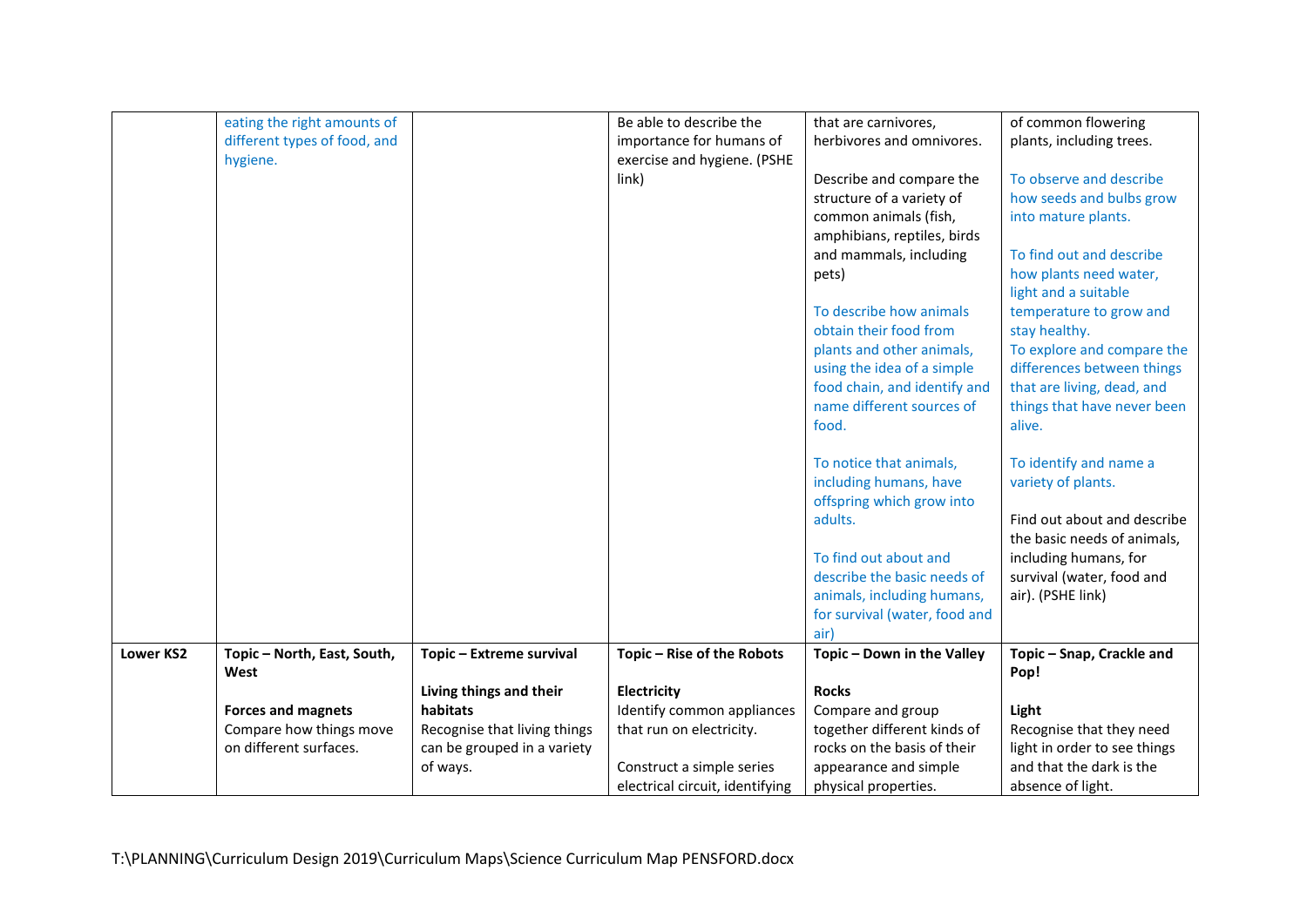|                  | Notice that some forces       | Explore and use                 | and naming its basic parts,     |                                  |                                |
|------------------|-------------------------------|---------------------------------|---------------------------------|----------------------------------|--------------------------------|
|                  | need contact between two      | classification keys to help     | including cells, wires, bulbs,  | Describe in simple terms         | Notice that light is reflected |
|                  |                               |                                 | switches and buzzers.           | how fossils are formed           | from surfaces.                 |
|                  | objects, but magnetic forces  | group, identify and name a      |                                 |                                  |                                |
|                  | can act at a distance.        | variety of living things in     |                                 | when things that have lived      |                                |
|                  |                               | their local and wider           | Identify whether or not a       | are trapped within rock.         | Recognise that light from      |
|                  | Observe how magnets           | environment.                    | lamp will light in a simple     |                                  | the sun can be dangerous       |
|                  | attract or repel each other   |                                 | series circuit, based on        | Recognise that soils are         | and that there are ways to     |
|                  | and attract some materials    | Recognise that                  | whether or not the lamp is      | made from rocks and              | protect their eyes.            |
|                  | and not others.               | environments can change         | part of a complete loop         | organic matter.                  |                                |
|                  |                               | and that this can sometimes     | with a battery.                 |                                  | Recognise that shadows are     |
|                  | Compare and group             | pose dangers to living          |                                 |                                  | formed when the light from     |
|                  | together a variety of         | things.                         | Recognise that a switch         |                                  | a light source is blocked by   |
|                  | everyday materials on the     |                                 | opens and closes a circuit      |                                  | a solid object.                |
|                  | basis on whether they are     |                                 | and associate this with         |                                  |                                |
|                  | attracted to a magnet, and    |                                 | whether or not a lamp lights    |                                  | Find patterns in the way       |
|                  | identify some magnetic        |                                 | in a simple series circuit.     |                                  | that the size of shadows       |
|                  | materials.                    |                                 |                                 |                                  | changes.                       |
|                  |                               |                                 | Recognise some common           |                                  |                                |
|                  | Describe magnets as having    |                                 | conductors and insulators,      |                                  |                                |
|                  | two poles.                    |                                 | and associate metals with       |                                  |                                |
|                  |                               |                                 | being good conductors.          |                                  |                                |
|                  | Predict whether two           |                                 |                                 |                                  |                                |
|                  | magnets will attract or repel |                                 |                                 |                                  |                                |
|                  | each other, depending on      |                                 |                                 |                                  |                                |
|                  | which poles are facing.       |                                 |                                 |                                  |                                |
| <b>Upper KS2</b> | Topic - Chocolate             | Topic - Why aorta keep fit      | Topic - Get off me land         | Topic - Were we a fish           | Topic - Dragon's Den           |
|                  | Properties and changes of     | <b>Animals including humans</b> |                                 |                                  |                                |
|                  | materials                     | Describe the changes as         | <b>Animals including humans</b> | <b>Evolution and Inheritance</b> |                                |
|                  | Compare and group             | humans develop to old age.      | Describe the differences in     | Recognise that living things     |                                |
|                  | together everyday materials   |                                 | the life cycles of a mammal,    | have changed over time and       |                                |
|                  | based on evidence from        | Identify and name the main      | an amphibian, an insect and     | that fossils provide             |                                |
|                  | comparative and fair tests,   | parts of the human              | a bird.                         | information about living         |                                |
|                  | including their hardness,     | circulatory system, and         |                                 | things that inhabited the        |                                |
|                  | solubility, transparency,     | describe the functions of       | Describe the life process of    | Earth millions of years ago.     |                                |
|                  | conductivity (electrical and  | the heart, blood vessels and    | reproduction in some plants     |                                  |                                |
|                  |                               | blood.                          | and animals. (PSHE link)        |                                  |                                |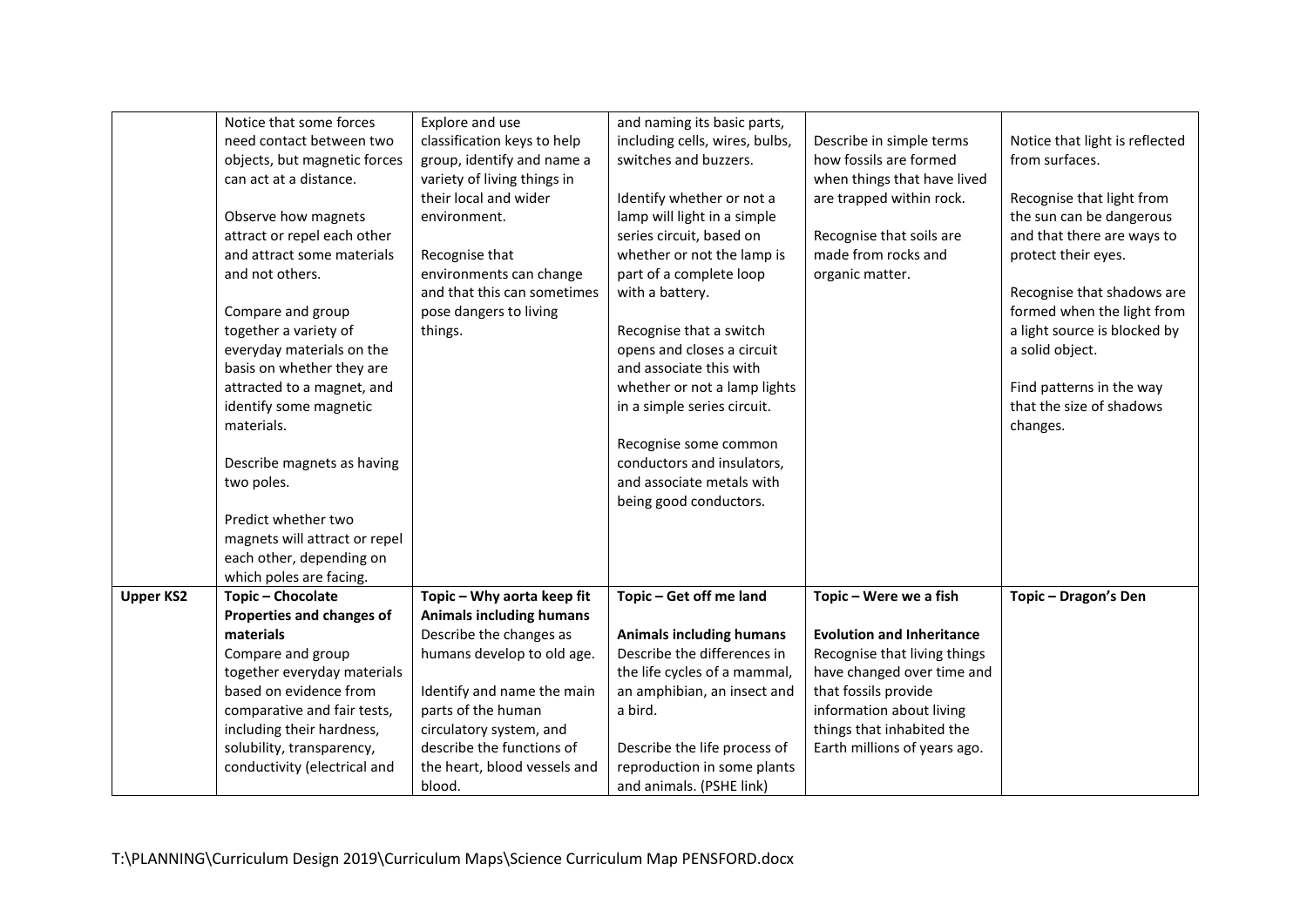| thermal), and response to     |                             | Recognise that living things |  |
|-------------------------------|-----------------------------|------------------------------|--|
| magnets.                      | Recognise the impact of     | produce offspring of the     |  |
|                               | diet, exercise, drugs and   | same kind, but normally      |  |
| Know that some materials      | lifestyle on the way their  | offspring vary and are not   |  |
| will dissolve in liquid to    | bodies function.            | identical to their parents.  |  |
| form a solution, and          |                             |                              |  |
| describe how to recover a     | Describe the ways in which  | Identify how animals and     |  |
| substance from a solution     | nutrients and water are     | plants are adapted to suit   |  |
| use knowledge of solids,      | transported within animals, | their environment in         |  |
| liquids and gases to decide   | including humans.           | different ways and that      |  |
| how mixtures might be         |                             | adaptation may lead to       |  |
| separated, including          |                             | evolution.                   |  |
| through filtering, sieving    |                             |                              |  |
| and evaporating.              |                             |                              |  |
| give reasons, based on        |                             |                              |  |
| evidence from comparative     |                             |                              |  |
| and fair tests, for the       |                             |                              |  |
| particular uses of everyday   |                             |                              |  |
| materials, including metals,  |                             |                              |  |
| wood and plastic.             |                             |                              |  |
|                               |                             |                              |  |
| Demonstrate that              |                             |                              |  |
| dissolving, mixing and        |                             |                              |  |
| changes of state are          |                             |                              |  |
| reversible changes.           |                             |                              |  |
|                               |                             |                              |  |
| Explain that some changes     |                             |                              |  |
| result in the formation of    |                             |                              |  |
| new materials, and that this  |                             |                              |  |
| kind of change is not usually |                             |                              |  |
| reversible, including         |                             |                              |  |
| changes associated with       |                             |                              |  |
| burning and the action of     |                             |                              |  |
| acid on bicarbonate of soda.  |                             |                              |  |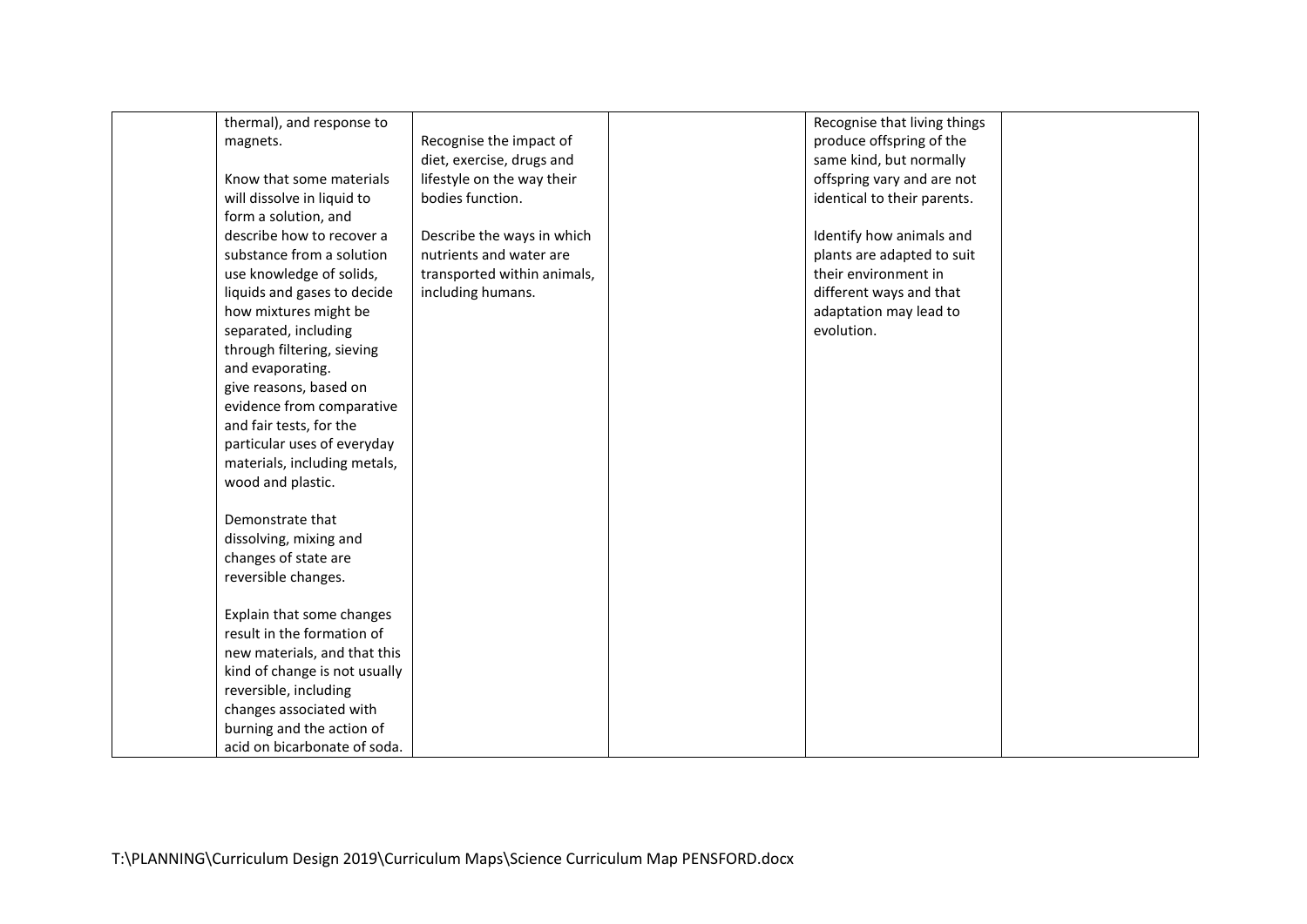#### **Year B**

|             | Term 1                                                                                                                                                                                                                                                                                                                                                                                                                                                                                                               | Term <sub>2</sub>                                                                                                                                                                                                                                                                                                                                                                                                                                                                                                                                                                                                            | Term 3                                                                                                                                    | Term 4                  | <b>Term 5 &amp; 6</b>                                                                                                                                                         |  |
|-------------|----------------------------------------------------------------------------------------------------------------------------------------------------------------------------------------------------------------------------------------------------------------------------------------------------------------------------------------------------------------------------------------------------------------------------------------------------------------------------------------------------------------------|------------------------------------------------------------------------------------------------------------------------------------------------------------------------------------------------------------------------------------------------------------------------------------------------------------------------------------------------------------------------------------------------------------------------------------------------------------------------------------------------------------------------------------------------------------------------------------------------------------------------------|-------------------------------------------------------------------------------------------------------------------------------------------|-------------------------|-------------------------------------------------------------------------------------------------------------------------------------------------------------------------------|--|
| <b>EYFS</b> | Teaching of science is not discreet in the Early Years but children will be encouraged to think critically, (having their own ideas; making links; planning,<br>doing, reviewing) and will learn about 'Understanding the World' (including people, living things and the environment, weather and the natural world)<br>through exploration, observations, and other first-hand experiences and conversations.                                                                                                      |                                                                                                                                                                                                                                                                                                                                                                                                                                                                                                                                                                                                                              |                                                                                                                                           |                         |                                                                                                                                                                               |  |
| KS1         | Topic - Our amazing world<br>(space)<br>Living things and their<br>habitats<br>To identify that most living<br>things live in habitats to<br>which they are suited and<br>describe how different<br>habitats provide for the<br>basic needs of different<br>kinds of animals and plants,<br>and how they depend on<br>each other.<br>Identify and name a variety<br>of plants and animals in<br>their habitats, including<br>micro-habitats.<br>To work scientifically by:<br>sorting and classifying<br>minibeasts. | <b>Topic - Toys</b><br><b>Materials</b><br>To distinguish between an<br>object and the material<br>from which it is made.<br>Identify and name a variety<br>of everyday materials,<br>including wood, plastic,<br>glass, metal, water, and<br>rock.<br>To describe the simple<br>physical properties of a<br>variety of everyday<br>materials.<br>To compare and group<br>together a variety of<br>everyday materials on the<br>basis of their simple<br>physical properties.<br>To identify and compare the<br>suitability of a variety of<br>everyday materials,<br>including wood, metal,<br>plastic, glass, brick, rock, | Topic - We are Artists<br>Describe the importance for<br>humans of eating the right<br>amounts of different types<br>of food (PSHE link). | Topic - maps and routes | Topic - Seasonal changes<br>To observe changes across<br>the four seasons.<br>To observe and describe<br>weather associated with the<br>seasons and how day length<br>varies. |  |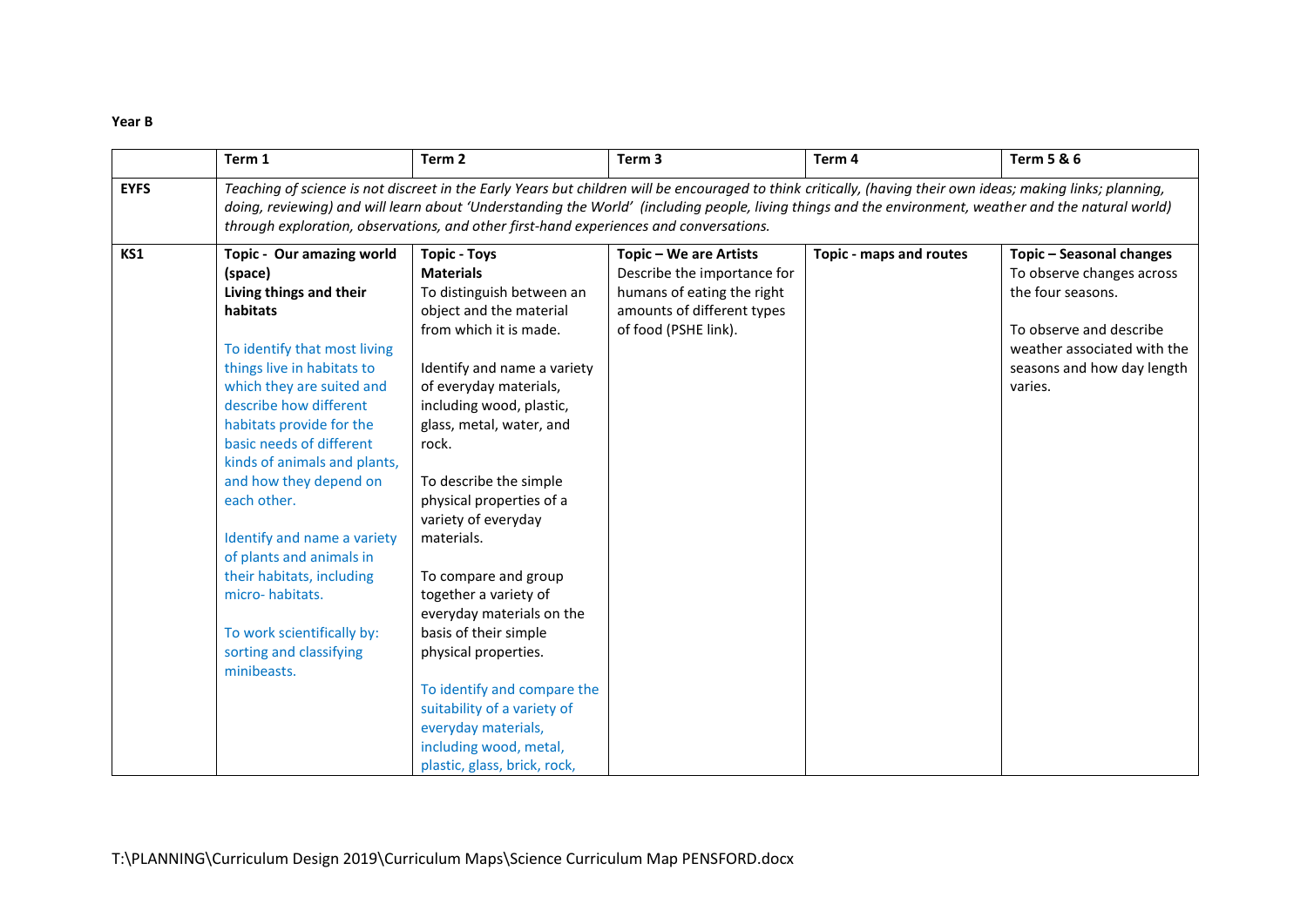|                  |                                 | paper and cardboard for            |                               |                                |                              |
|------------------|---------------------------------|------------------------------------|-------------------------------|--------------------------------|------------------------------|
|                  |                                 | particular uses                    |                               |                                |                              |
|                  |                                 |                                    |                               |                                |                              |
| <b>Lower KS2</b> | <b>Topic - Going Global</b>     | <b>Topic - Raiders and Traders</b> | Topic - Walk like an          | Topic - Who is roaming in      | Topic - Dig for Victory      |
|                  |                                 |                                    | Egyptian                      | the rainforest?                |                              |
|                  | <b>Animals including humans</b> | <b>States of matter</b>            |                               |                                | Sound                        |
|                  | Identify that animals,          | Compare and group                  | Animals, including humans     | <b>Plants</b>                  | Identify how sounds are      |
|                  | including humans, need the      | materials together,                | Describe the simple           | Identify and describe the      | made, associating some of    |
|                  | right types and amount of       | according to whether they          | functions of the basic parts  | functions of different parts   | them with something          |
|                  | nutrition, and that they        | are solids, liquids or gases.      | of the digestive system in    | of flowering plants: roots,    | vibrating.                   |
|                  | cannot make their own           |                                    | humans.                       | stem/trunk, leaves and         |                              |
|                  | food; they get nutrition        | Observe that some                  |                               | flowers.                       | Recognise that vibrations    |
|                  | from what they eat.             | materials change state             | Identify the different types  |                                | from sounds travel through   |
|                  |                                 | when they are heated or            | of teeth in humans and        | Explore the requirements of    | a medium to the ear.         |
|                  | Identify that humans and        | cooled, and measure or             | their simple functions.       | plants for life and growth     |                              |
|                  | some other animals have         | research the temperature at        |                               | (air, light, water, nutrients  | Find patterns between the    |
|                  | skeletons and muscles for       | which this happens in              | Construct and interpret a     | from soil, and room to         | pitch of a sound and         |
|                  | support, protection and         | degrees Celsius (°C).              | variety of food chains,       | grow) and how they vary        | features of the object that  |
|                  | movement.                       |                                    | identifying producers,        | from plant to plant.           | produced it.                 |
|                  |                                 | Identify the part played by        | predators and prey.           |                                |                              |
|                  |                                 | evaporation and                    |                               | Investigate the way in which   | Find patterns between the    |
|                  |                                 | condensation in the water          |                               | water is transported within    | volume of a sound and the    |
|                  |                                 | cycle and associate the rate       |                               | plants Explore the part that   | strength of the vibrations   |
|                  |                                 | of evaporation with                |                               | flowers play in the life cycle | that produced it.            |
|                  |                                 | temperature.                       |                               | of flowering plants,           |                              |
|                  |                                 |                                    |                               | including pollination, seed    | Recognise that sounds get    |
|                  |                                 |                                    |                               | formation and seed             | fainter as the distance from |
|                  |                                 |                                    |                               | dispersal.                     | the sound source increases   |
| <b>Upper KS2</b> | Topic - What's out there?       | Topic - Who let the gods           | Topic - Is it me or is it hot | <b>Topic-Victorious</b>        | Topic - How steady is your   |
|                  | <b>Earth and Space</b>          | out?                               | in here?                      | <b>Victorians?</b>             | hand?                        |
|                  | Describe the movement of        | <b>Forces and Magnets</b>          | Living things and their       |                                | Electricity                  |
|                  | the Earth, and other            | Compare how things move            | habitats                      |                                | Associate the brightness of  |
|                  | planets, relative to the Sun    | on different surfaces              | Recognise that living things  |                                | a lamp or the volume of a    |
|                  | in the solar system.            | notice that some forces            | can be grouped in a variety   |                                | buzzer with the number and   |
|                  |                                 | need contact between two           | of ways.                      |                                | voltage of cells used in the |
|                  |                                 |                                    |                               |                                | circuit.                     |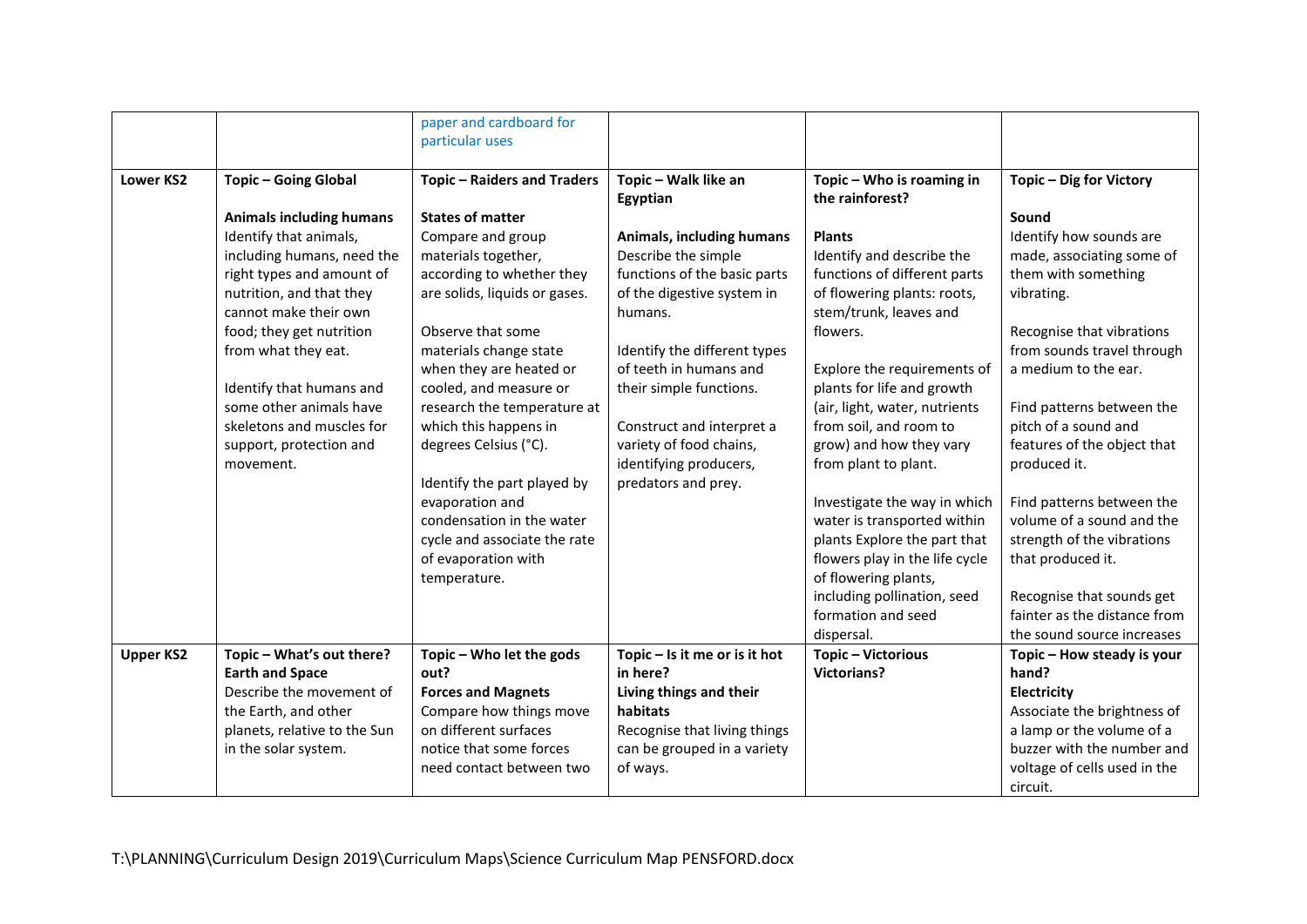| Describe the movement of    | objects, but magnetic forces                                                                                                                                                                                                                                                                  | Explore and use                                                                                                                                                                                       |                                                                                                                                                                                                                                                                                                |
|-----------------------------|-----------------------------------------------------------------------------------------------------------------------------------------------------------------------------------------------------------------------------------------------------------------------------------------------|-------------------------------------------------------------------------------------------------------------------------------------------------------------------------------------------------------|------------------------------------------------------------------------------------------------------------------------------------------------------------------------------------------------------------------------------------------------------------------------------------------------|
| the Moon relative to the    | can act at a distance                                                                                                                                                                                                                                                                         | classification keys to help                                                                                                                                                                           | Compare and give reasons                                                                                                                                                                                                                                                                       |
| Earth.                      | observe how magnets                                                                                                                                                                                                                                                                           | group, identify and name a                                                                                                                                                                            | for variations in how                                                                                                                                                                                                                                                                          |
|                             | attract or repel each other                                                                                                                                                                                                                                                                   | variety of living things in                                                                                                                                                                           | components function,                                                                                                                                                                                                                                                                           |
| Describe the Sun, Earth and | and attract some materials                                                                                                                                                                                                                                                                    | their local and wider                                                                                                                                                                                 | including the brightness of                                                                                                                                                                                                                                                                    |
| Moon as approximately       | and not others.                                                                                                                                                                                                                                                                               | environment.                                                                                                                                                                                          | bulbs, the loudness of                                                                                                                                                                                                                                                                         |
| spherical bodies.           |                                                                                                                                                                                                                                                                                               |                                                                                                                                                                                                       | buzzers and the on/off                                                                                                                                                                                                                                                                         |
|                             | Compare and group                                                                                                                                                                                                                                                                             | Recognise that                                                                                                                                                                                        | position of switches.                                                                                                                                                                                                                                                                          |
| Use the idea of the Earth's | together a variety of                                                                                                                                                                                                                                                                         | environments can change                                                                                                                                                                               |                                                                                                                                                                                                                                                                                                |
| rotation to explain day and | everyday materials on the                                                                                                                                                                                                                                                                     | and that this can sometimes                                                                                                                                                                           | Use recognised symbols                                                                                                                                                                                                                                                                         |
| night and the apparent      | basis of whether they are                                                                                                                                                                                                                                                                     | pose dangers to living                                                                                                                                                                                | when representing a simple                                                                                                                                                                                                                                                                     |
| movement of the sun across  | attracted to a magnet, and                                                                                                                                                                                                                                                                    | things.                                                                                                                                                                                               | circuit in a diagram.                                                                                                                                                                                                                                                                          |
| the sky.                    | identify some magnetic                                                                                                                                                                                                                                                                        |                                                                                                                                                                                                       |                                                                                                                                                                                                                                                                                                |
|                             | materials.                                                                                                                                                                                                                                                                                    | Describe the differences in                                                                                                                                                                           | Light                                                                                                                                                                                                                                                                                          |
|                             |                                                                                                                                                                                                                                                                                               | the life cycles of a mammal,                                                                                                                                                                          | Recognise that light appears                                                                                                                                                                                                                                                                   |
|                             | Describe magnets as having                                                                                                                                                                                                                                                                    | an amphibian, an insect and                                                                                                                                                                           | to travel in straight lines.                                                                                                                                                                                                                                                                   |
|                             | two poles.                                                                                                                                                                                                                                                                                    | a bird.                                                                                                                                                                                               |                                                                                                                                                                                                                                                                                                |
|                             |                                                                                                                                                                                                                                                                                               |                                                                                                                                                                                                       | Use the idea that light                                                                                                                                                                                                                                                                        |
|                             | Predict whether two                                                                                                                                                                                                                                                                           | Describe the life process of                                                                                                                                                                          | travels in straight lines to                                                                                                                                                                                                                                                                   |
|                             | magnets will attract or repel                                                                                                                                                                                                                                                                 | reproduction in some plants                                                                                                                                                                           | explain that objects are                                                                                                                                                                                                                                                                       |
|                             |                                                                                                                                                                                                                                                                                               | and animals.                                                                                                                                                                                          |                                                                                                                                                                                                                                                                                                |
|                             | which poles are facing.                                                                                                                                                                                                                                                                       |                                                                                                                                                                                                       | or reflect light into the eye.                                                                                                                                                                                                                                                                 |
|                             |                                                                                                                                                                                                                                                                                               | Describe how living things                                                                                                                                                                            |                                                                                                                                                                                                                                                                                                |
|                             |                                                                                                                                                                                                                                                                                               | are classified into broad                                                                                                                                                                             |                                                                                                                                                                                                                                                                                                |
|                             | objects fall towards the                                                                                                                                                                                                                                                                      |                                                                                                                                                                                                       |                                                                                                                                                                                                                                                                                                |
|                             | Earth because of the force                                                                                                                                                                                                                                                                    | common observable                                                                                                                                                                                     | light sources to our eyes or                                                                                                                                                                                                                                                                   |
|                             |                                                                                                                                                                                                                                                                                               | characteristics and based on                                                                                                                                                                          |                                                                                                                                                                                                                                                                                                |
|                             |                                                                                                                                                                                                                                                                                               |                                                                                                                                                                                                       |                                                                                                                                                                                                                                                                                                |
|                             |                                                                                                                                                                                                                                                                                               |                                                                                                                                                                                                       |                                                                                                                                                                                                                                                                                                |
|                             |                                                                                                                                                                                                                                                                                               |                                                                                                                                                                                                       |                                                                                                                                                                                                                                                                                                |
|                             |                                                                                                                                                                                                                                                                                               |                                                                                                                                                                                                       |                                                                                                                                                                                                                                                                                                |
|                             |                                                                                                                                                                                                                                                                                               |                                                                                                                                                                                                       |                                                                                                                                                                                                                                                                                                |
|                             |                                                                                                                                                                                                                                                                                               |                                                                                                                                                                                                       |                                                                                                                                                                                                                                                                                                |
|                             |                                                                                                                                                                                                                                                                                               |                                                                                                                                                                                                       |                                                                                                                                                                                                                                                                                                |
|                             |                                                                                                                                                                                                                                                                                               |                                                                                                                                                                                                       |                                                                                                                                                                                                                                                                                                |
|                             |                                                                                                                                                                                                                                                                                               |                                                                                                                                                                                                       |                                                                                                                                                                                                                                                                                                |
|                             | each other, depending on<br>Explain that unsupported<br>of gravity acting between<br>the Earth and the falling<br>object.<br>Identify the effects of air<br>resistance, water resistance<br>and friction, that act<br>between moving surfaces<br>recognise that some<br>mechanisms, including | groups according to<br>similarities and differences,<br>including micro-organisms,<br>plants and animals.<br>Give reasons for classifying<br>plants and animals based on<br>specific characteristics. | seen because they give out<br>Explain that we see things<br>because light travels from<br>from light sources to<br>objects and then to our<br>eyes.<br>Use the idea that light<br>travels in straight lines to<br>explain why shadows have<br>the same shape as the<br>objects that cast them. |